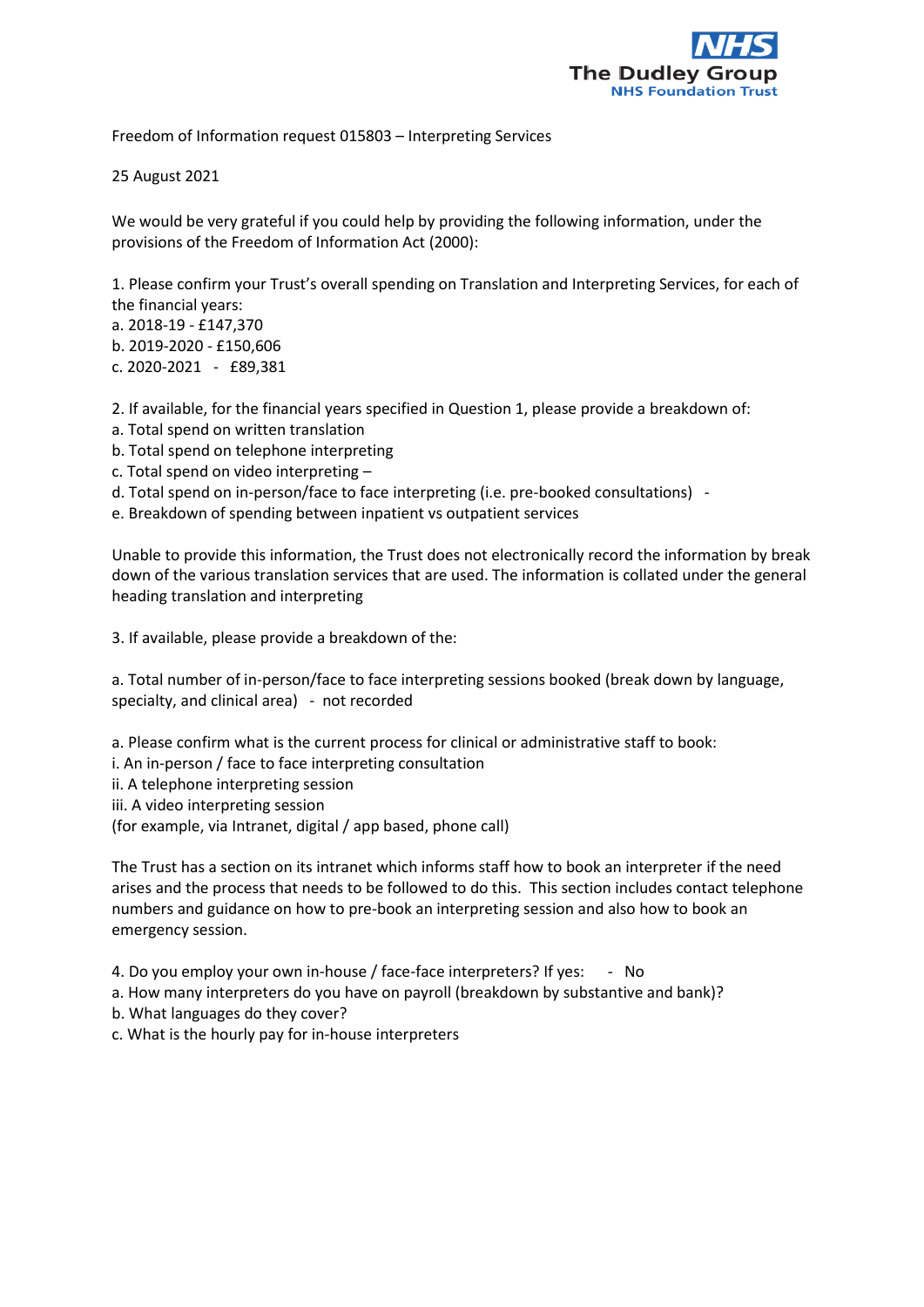5. Do you outsource interpreting services to an external provider? If yes:

a. Which provider(s) do you currently use? - Word 365

b. Are you able to provide approximate fee / interpreting session for:

i. In-person/face to face interpreting

ii. Telephone interpreting

iii. Video interpreting

- The level of competition currently experienced within the NHS is such that the release of detailed information specifically relating to individual agencies would have a prejudicial impact on the Trust and would weaken the Trust's position in a competitive environment, therefore the Trust wishes to use Freedom of Information exemption section 43 (2) Commercial Interests (where Information is exempt information if its disclosure under this Act would, or would be likely to, prejudice the commercial interests of any person (including the public authority holding it).

6. If you outsource the provision of interpreting services to an external provider, could you please confirm:

a. Whether the provider was contracted via a national framework? If so, which one? - Health Trust Europe

b. When does the current contract expire? - 2024

c. Is there is an exclusivity clause, which would prevent the trust from piloting additional / complementary interpreting services during the duration of your contract with your existing provider? - No

7. From which budget within your organisation are interpreting services funded? Which staff member/role is responsible for signing off that budget? - Costs are funded from various budgets across the Trust.

a. Which stakeholders are involved in the decision concerning contracting of interpreting services (no need to provide actual names – please only provide role and/or job titles) - Procurement Department

8. If available, could you please provide the following information for the financial years 2018-19, 2019-20, 2020-21:

a. Anonymised list of procedures cancelled due to lack of interpreter for key stages (for example Consent process), including date when procedure was due and date when it was rescheduled (alternatively, if unable to adequately anonymise, would you be able to provide us with the 1) total count of procedures that had to be cancelled 2) average delay until procedure rescheduled 3) break down by specialty (if possible)

b. Anonymised list of outpatient appointments cancelled due to lack of interpreter, including date when procedure was due and date when it was rescheduled (alternatively, if unable to adequately anonymise, would you be able to provide us with the 1) total count of procedures that had to be cancelled 2) average delay until procedure rescheduled 3) break down by specialty (if possible) c. Total number of incidents where one of the contributing factors was language barrier

d. Total number of complaints where one of the contributing factors was language barrier

- Unable to provide this information, cancellations due to language barrier would come under general hospital cancellations